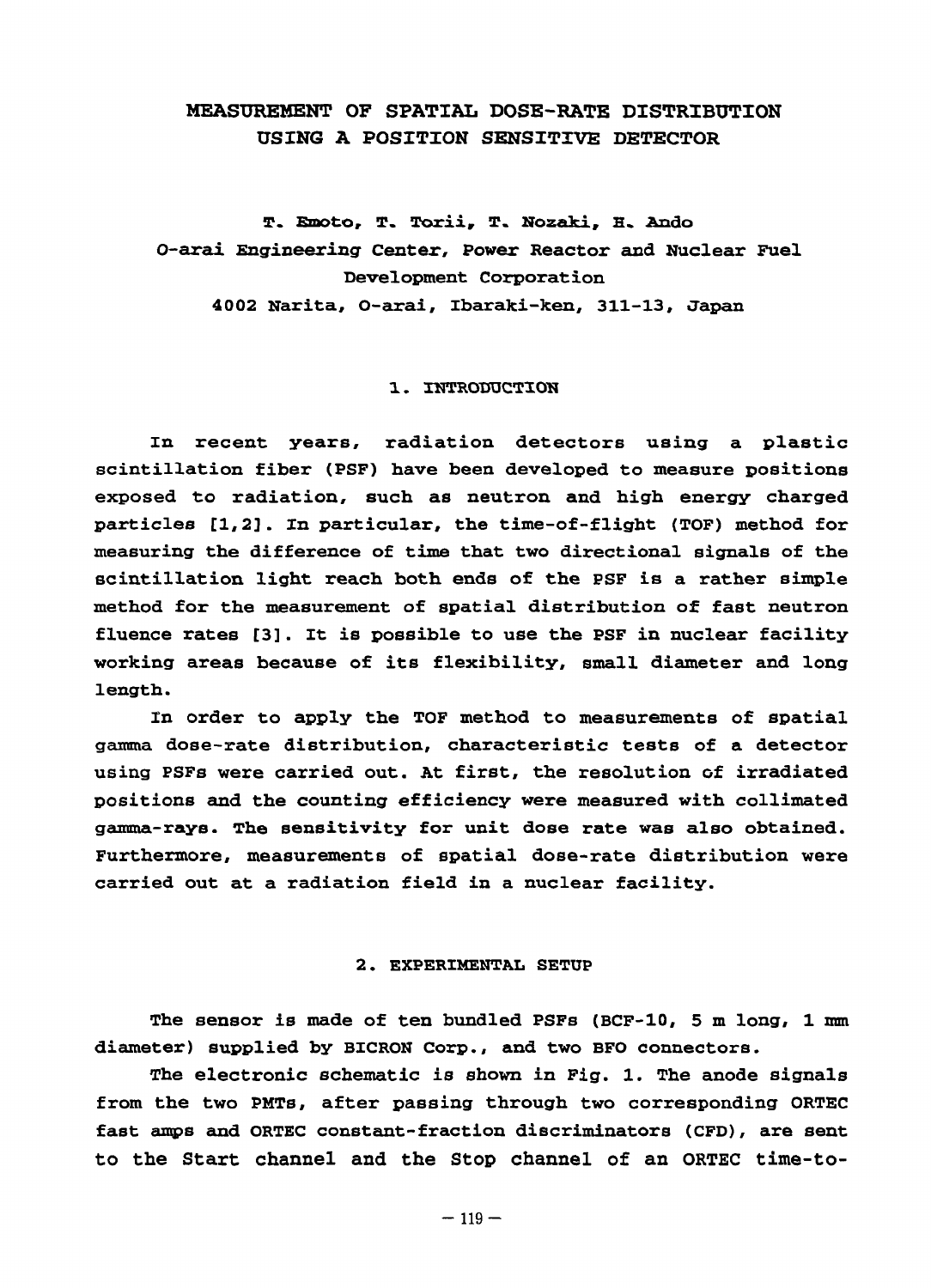amplitude converter (TAC). To correct the TAC's dead time, not only the signal but the dead time flag from the TAC is provided to the ADC.

### 3. EXPERIMENTS

The sensor was exposed to 662 keV of gamma-rays  $(137)$ Cs), collimated to 1.5 cm width by lead blocks. We examined how variations of both FWHH, regarded as an exposed position, and counting rate, regarded as relative efficiencies, depend on exposed position.

The sensor was uniformly exposed by standard irradiation equipment to obtain its sensitivity for unit dose rate. The sensor was made into a ring. Then it was put perpendicular to the radiation direction, the distances from the standard sources to all positions of the sensor being the same.

The practical measurements were accomplished using the sensor put on the surface of a filter unit that contains some HEPA-filters at intervals of about one meter. The surface of the filter unit is the most suitable place because the dose rate distribution varies in the range of the sensor's length (5 meters).

## 4. RESULTS

The basic characteristic result of the exposed position resolution was about 30 cm for the FWHM. The resolution was not effected by exposed position, although the shapes of the peaks varied depending on exposed positions. However, the efficiencies were slightly influenced by exposed positions. The efficiency of the middle of the PSF was the most sensitive, and each end of the PSF was 20% lower than the middle, as shown in Figs. 2 and 3.

The result of the sensitivity tests for unit dose rate was an efficiency of about  $0.33$  cps/ $\mu$ Sv/h·cm on average. There was less counting loss below 100  $\mu$ Sv/h. There was more counting loss from 100 uSv/h to 10 mSv/h, but the linearity between the counting rate and the dose rate was evident by correcting the dead time of TAC (see Fig. 4). The counting loss couldn't be corrected, for the dose rate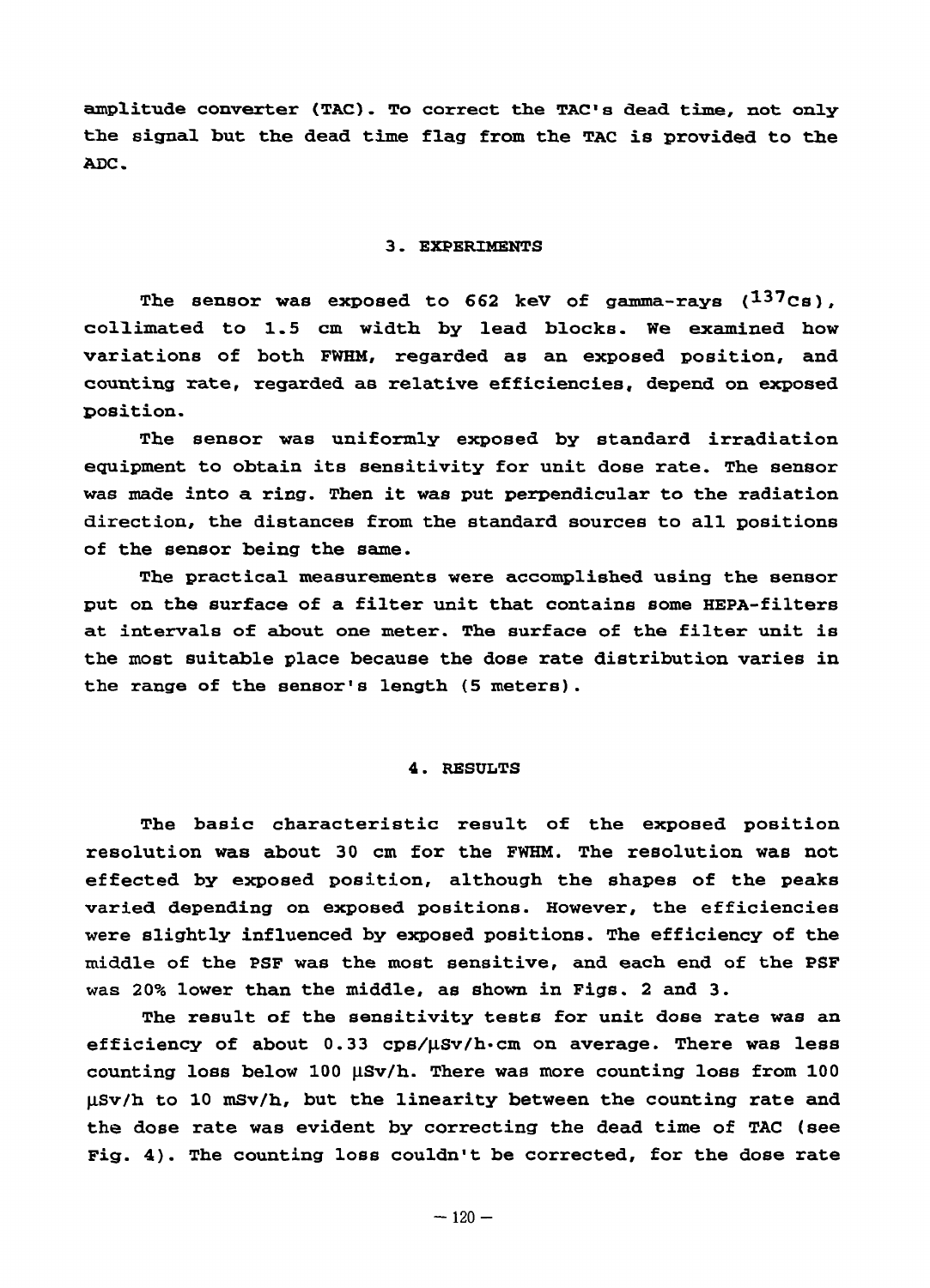above 10 mSv/h, and the detector didn't indicate true position exposed.

For the practical measurements, there were little differences between the dose rates measured by this detector and by a survey metex. A few seconds are enough for measurement of spatial dose-rate distribution using this detector to get the accuracy equal to measurements using a survey meter for several minutes {see Fig. 5) .

## 5. CONCLUSIONS

It was found that the PSF detector has good enough performance to measure spatial gamma dose-rate distribution. This is due to its gamma-ray efficiency and its linearity between counting rate and dose rate.

The exposed position resolution of 3C cm for the FWHM could be regarded as enough to measure spatial radiation distribution in a nuclear facility. It could be mentioned that this detector is a suitable spatial dose-rate distribution meter. However, it is difficult to apply this detector where more accurate measurements are required at a location where the dose-rate is very different from that of the near position. For instance, the spatial variations of response decrease when the detector is exposed to local streaming of radiation. Also, the efficiency and the shapes of its peaks depend slightly on exposed position.

Furthermore, when exposed to more than  $100 \text{ }\mu\text{Sv/h}$ , the counting loss increases, due to the increase in electrical dead time. So, speeding up the electric circuit is required for measurements with less counting loss in the dose range from 100 µSv/h to 10 mSv/h. However, 10 mSv/h is the dose rate limit for this detector because chance coincidences occur too often when measuring true dose rate over 10 mSv/h.

#### REFERENCES

[1] T.O. White, Nucl. Instr. and Meth., A273 (1988) 820 [2] J. Bisplinghoff et al., Nucl. Instr. and Meth., A329 (1993) 151 [3] S. Soramoto, KEK Proceedings, 93-8 (1993) 171

 $-121-$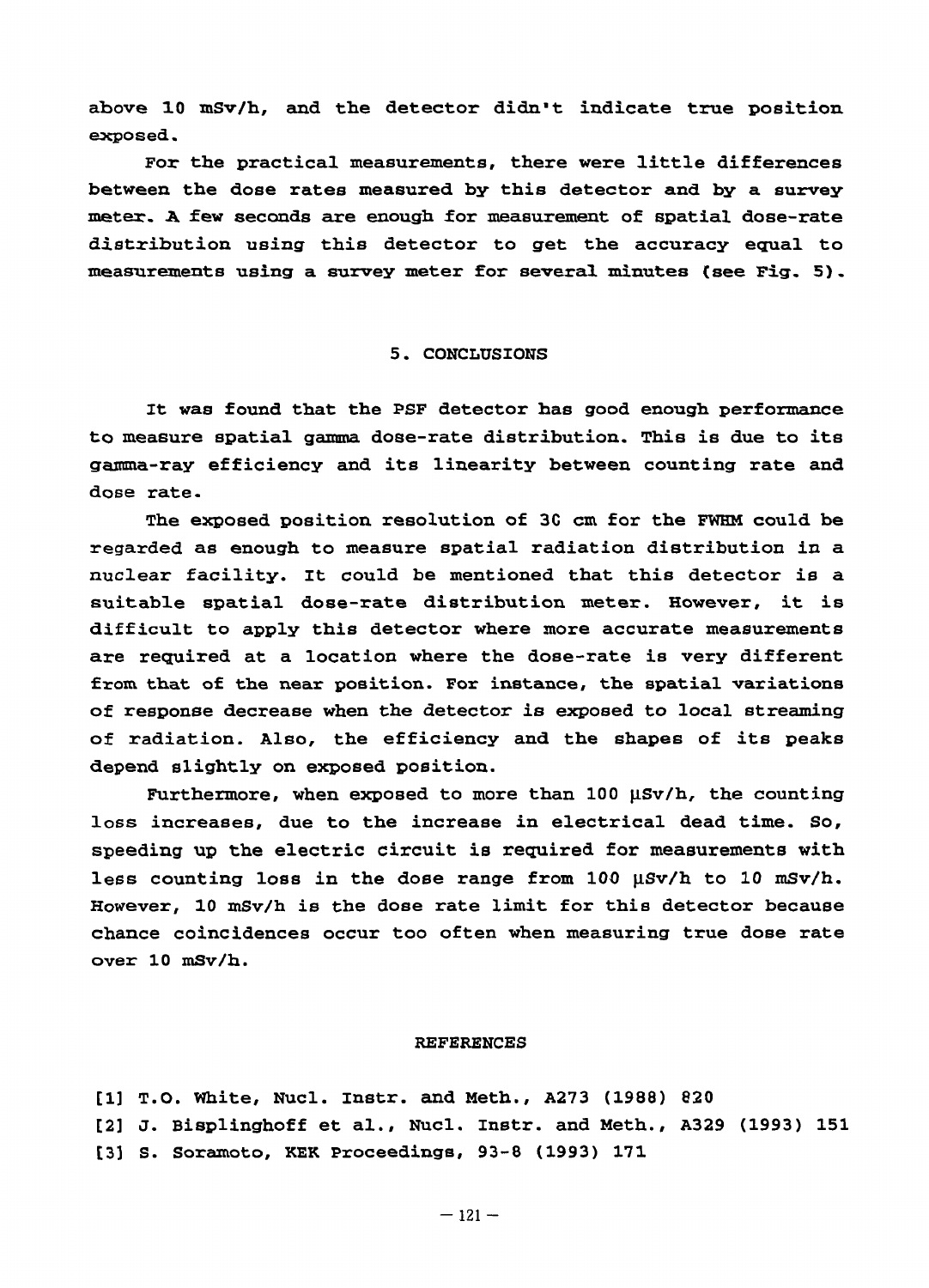

**Fig . 1 Bloc k Diagra m o f th e Radiatio n Detecto r usin g PSF** 



Fig. 2 FWHM and Counting Rate vs Exposed Position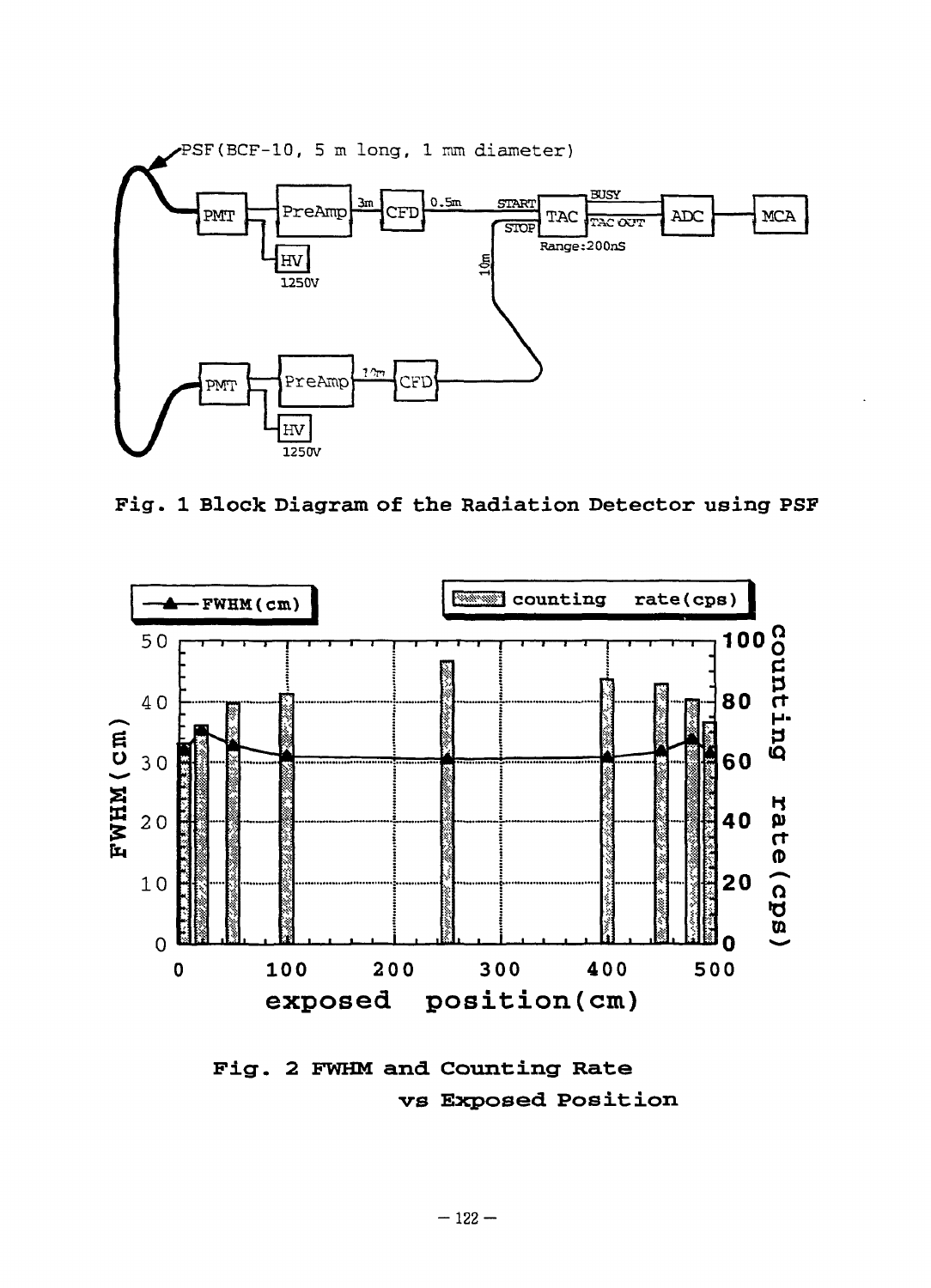





**Fig.3(b) Response of the Detector Irradiated at the End of PSF**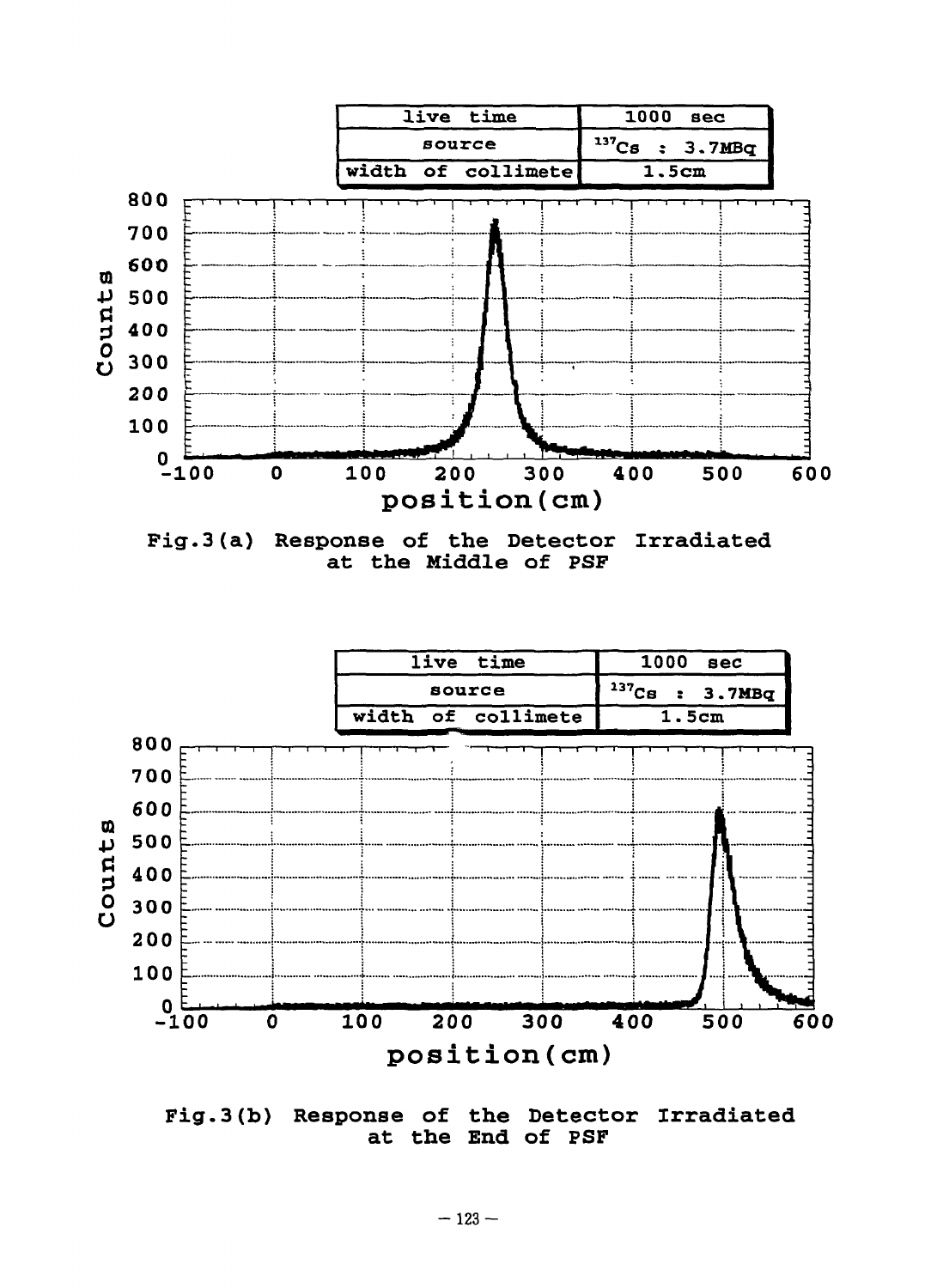

**Fig\*.4 Linearity between Counting Rate and. Dose-Rate**